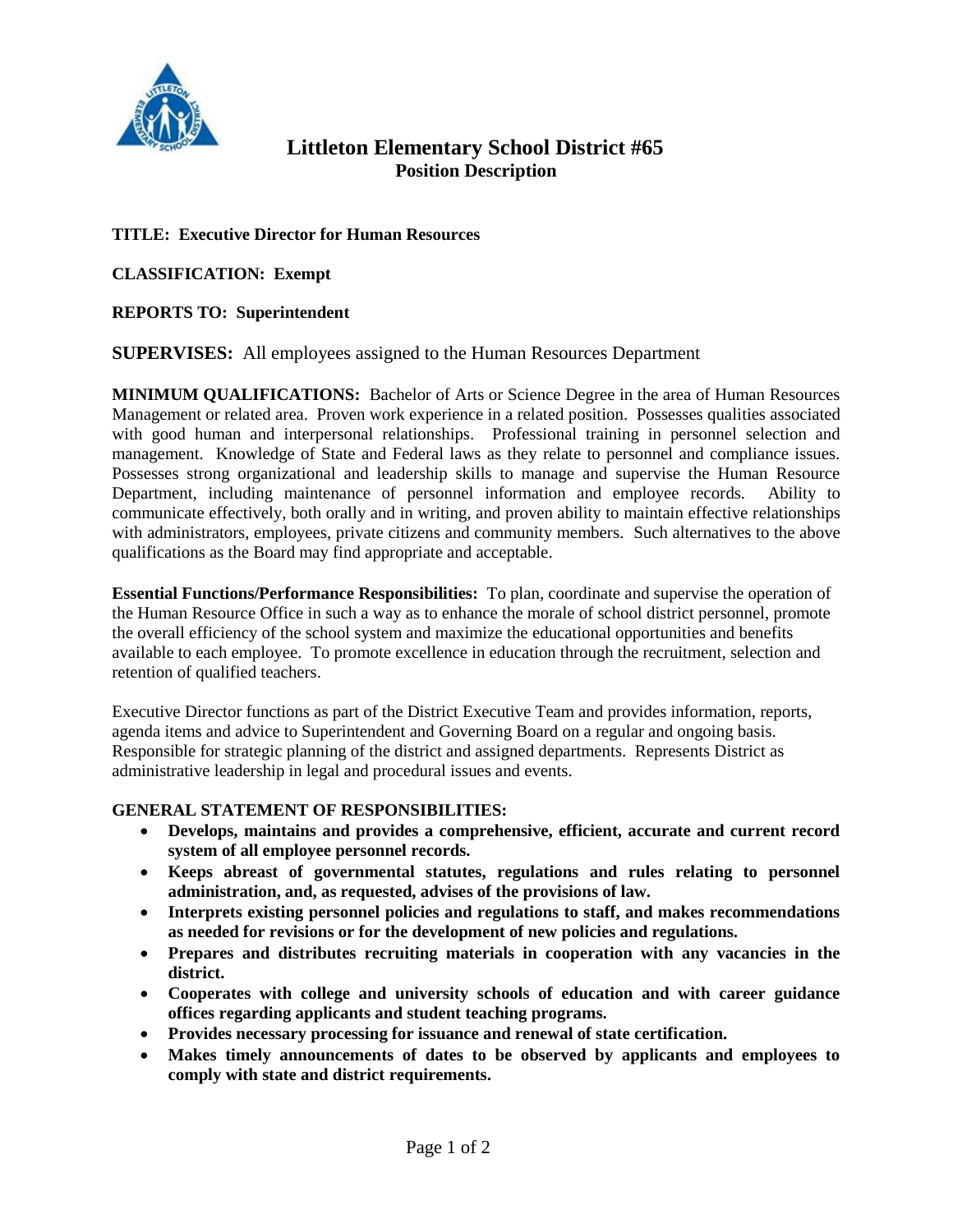- **Supports the superintendent in the overall administrative efforts; interprets ideas and decisions to staff and public; keeps superintendent informed of pertinent personnel matters; and seeks the superintendent's counsel and expertise as needed.**
- **Verifies and completes all paperwork involved in employment verification requests.**
- **Verifies and maintains accurate records of certificated employees graduate hours and classified incentive credits for classified employees.**
- **Keeps accurate files and submits appropriate paperwork on all unemployment claims submitted by employees in the district.**
- **Maintains and keeps updated directory of employee information.**
- **Coordinates employee recognition programs.**
- **Administers the contract and salary schedules for all personnel and assists in budgetary planning as requested by the superintendent.**
- **Coordinates an effective orientation program for all new employees.**
- **Conducts research on personnel matters as needed to meet district needs.**
- **Coordinates with administrators to develop and revise job descriptions for all employees as needed and maintains accurate records of such.**
- **Serves as consultant for administrators on personnel and policy matters.**
- **Participates in staff development programs, both support and professional in conjunction with other district administrators.**
- **Counsels with employees and works with administrators to resolve complaints, concerns and matters pertaining to personnel management.**
- **Ensures that all personnel are evaluated through evaluation instruments reflective of current, relevant and comprehensive job descriptions.**
- **Develops substitute teacher and classified handbooks and works with administrators on development and revisions of teacher handbooks.**
- **Attends Governing Board meetings and prepares such reports as requested by the superintendent.**
- **Responsible for administering, directing and coordinating all aspects of assigned areas.**
- **Provide strategic direction in training, hiring and evaluating employees of the district as assigned.**
- **Responsible for assisting superintendent in all areas of district needs as requested.**
- **Work with principals and directors on department needs, policy development and procedures.**
- **Provides ongoing effective communication with district and outside agencies.**
- **Performs such other tasks and assumes such other responsibilities as the superintendent may assign.**

**PHYSICAL REQUIREMENTS:** Positions in this class typically require: use of hands, talking, hearing, seeing and repetitive motions. Exerting up to 10 pounds of force frequently or constantly to lift, carry, push, pull or otherwise move objects, including the human body. Specific vision abilities required by this job include close vision as to read handwritten or typed materials and the ability to adjust focus. Jobs are Sedentary work involves sitting a portion of the time. Jobs are sedentary if walking and standing are required only occasionally and all other sedentary criteria are met. The position requires the individual to meet multiple demands from several people and interact with public and staff.

**Noise Level**: The noise level in the work environment is moderate.